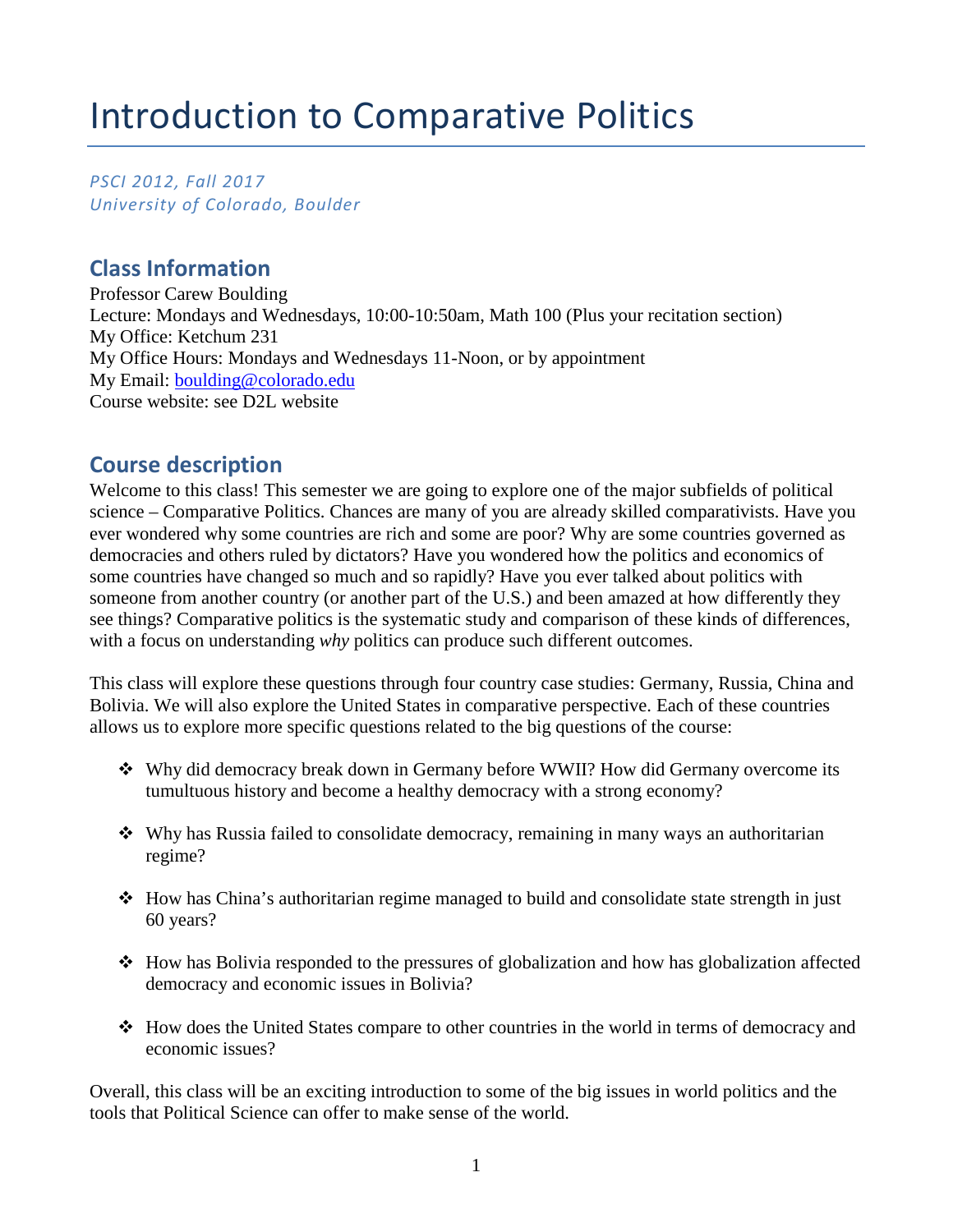# **Required Materials**

- The primary **textbook** for this course is a new text by David Samuels, which is published in two volumes
	- o *Comparative Politics* and
	- o *Case Studies in Comparative Politics*.
- Additionally, please purchase the following **book** from the bookstore or bookseller of your choice o *China in Ten Words,* Yu Hua (2011)
- Occasional articles will also be assigned and made available on **D2L.**
- Finally, you will also need a **clicker**, available from the bookstore if you don't already have one.

| <b>Assignment</b>               | <b>Grade Percentage</b> | <b>Due Date</b>          |  |  |  |
|---------------------------------|-------------------------|--------------------------|--|--|--|
|                                 |                         |                          |  |  |  |
| Clickers                        | 5%                      |                          |  |  |  |
| <b>Recitation Section Grade</b> | 20%                     |                          |  |  |  |
|                                 |                         |                          |  |  |  |
| 1 <sup>st</sup> Midterm Exam    | 10%                     | Wed. 10/4                |  |  |  |
| 2 <sup>nd</sup> Midterm Exam    | 15%                     | Wed. 11/15               |  |  |  |
| Final Exam <sup>*</sup>         | 20%                     | Sat. 12/16 4:30-7:00pm   |  |  |  |
|                                 |                         |                          |  |  |  |
| <b>Simulation Project</b>       | 10%                     | Write-up due Mon. $10/2$ |  |  |  |
| <b>Final Research Paper</b>     | 20%                     | Mon. 12/11               |  |  |  |

# **Assignments and Grading**

### **Lecture Attendance and Clicker Responses (5%)**

We will have daily clicker response questions during lecture. Some of these will be opinion-based, without a correct answer, and some will be quizzes based on readings and previous lectures. To receive proper credit, all students must have a Clicker registered to their name. To register, login to **myCUinfo** and select the **Student** tab. Click on **CUClicker Registration** and enter your Clicker **Serial Number** (the number on the label on the back of the Clicker). Then click **Register**. It is your responsibility to make sure your clicker is registered and to confirm that your scores are being recorded! For more information go to [https://www.colorado.edu/oit/services/teaching-learning-tools/cuclickers/help/students.](https://www.colorado.edu/oit/services/teaching-learning-tools/cuclickers/help/students) To give students time to

register and test-run their Clicker for this class, scores will not begin to affect grades until the lecture of 9/11.

You have four "free" days to be used for absences. At the end of the semester, your four worst Clicker days will be discarded and the grade will be calculated over the remaining days. Use these four free days wisely! These should cover absences for ANY reason, including illness, injury, dead batteries, lateness, religious holidays, family obligations, etc. Students who are found cheating with their Clickers (including entering responses for a friend who is not in class) will receive an "F" for the course and will be referred to the Honor Council.

<span id="page-1-0"></span> <sup>\*</sup> Per University Policy, if you have three or more final exams scheduled on the same day, you are entitled to arrange an alternate exam time for the last exam or exams scheduled on that day. If you have two final exams scheduled to meet at the same time, you are entitled to arrange an alternate exam time for the later class offered that day or week. Such arrangements must be made by the deadline to drop a class without your dean and instructor's permission in the tenth week of the semester (**before Friday, November 3rd**). Students should make arrangements with the instructor of the affected class and are expected to provide evidence of these situations to qualify for exceptions.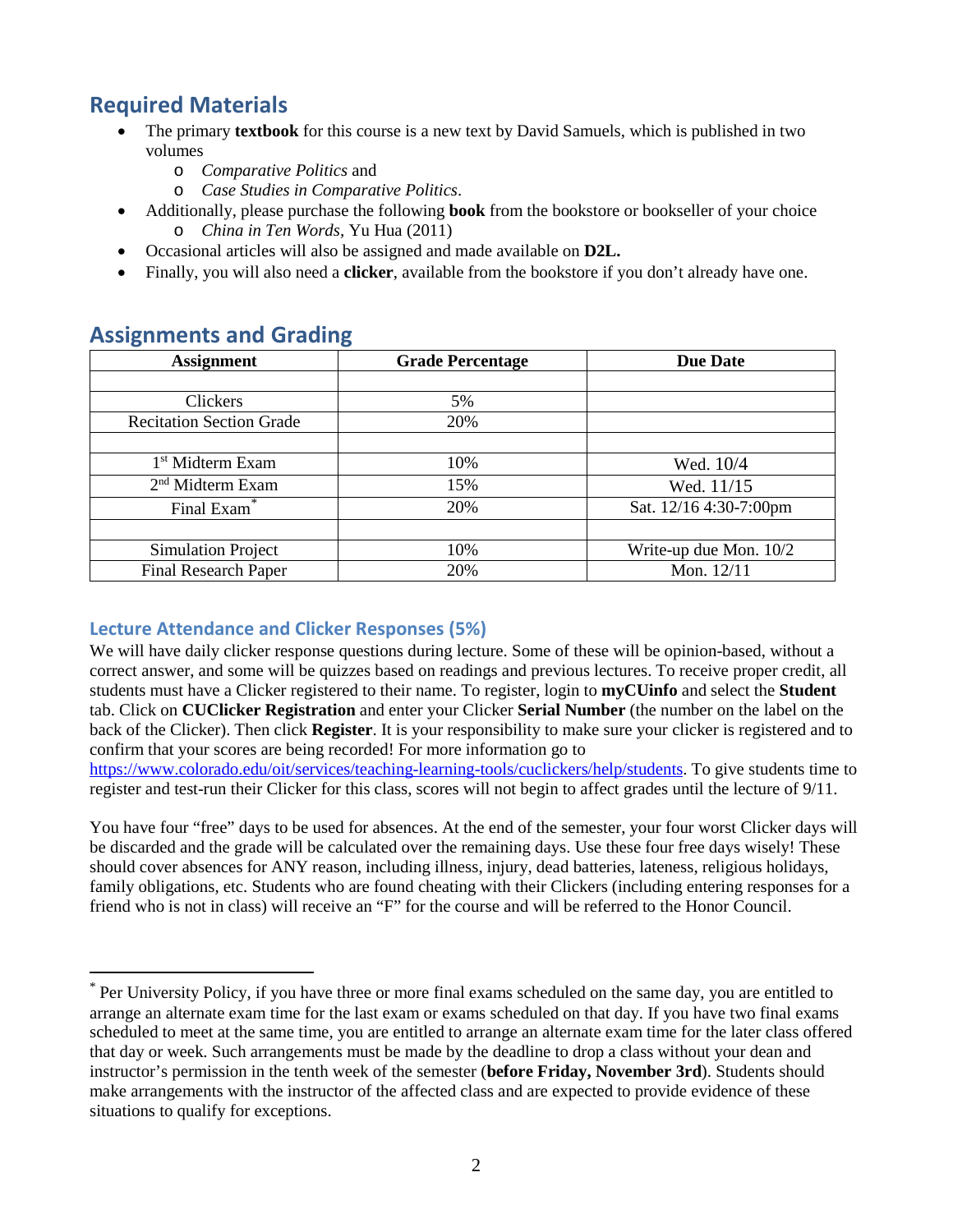#### **Recitation Sections (20%)**

Your sections are your chance to meet with a smaller group of students and a graduate teaching assistant. In section, you will have a chance for more discussion, debate, and small group projects related to the class. Your section grade (20%) will be assigned by your TA based on your attendance (10%) and your performance (including quizzes and participation in section) (10%).

**Attendance:** You have 2 "free" absences for section attendance. Beyond those two, your attendance grade will be lowered from 100 by 10 points per absence. Students with eight or more absences will either have to drop the class or receive an "F."

**Performance:** Your TA will evaluate your participation in the class based on your participation in discussion and performance on section quizzes and assignments at your TA's discretion.

#### **Examinations (45%)**

There will be three closed book in-class exams for this class. The first midterm (10%) will cover material from weeks 1-5. The second midterm (15%) will cover weeks 7-12, and the Final Exam (20%) will cover all the material from the course (weeks 1-15).

#### **Simulation (10%)**

During the fifth week of the semester, you will participate in a role-playing simulation of a parliament in your recitation sections. 1% of your grade will be based on the outcome of the simulation, and 9% will be based on your write-up paper.

#### **Final Research paper (20%)**

Twenty-percent of your final grade is based on a 1000-word research paper (4-5 pages) due the Monday of the last week of class (5/1). Papers handed in late will have 10% deducted from the final score for each business day they are late. Students must submit both a paper and an electronic version and the late penalty applies to both. More information on the research paper will be handed out after the first midterm.

#### **Other Guidelines**

- $\bullet$  Please come to lecture prepared to pay attention for 50 minutes. I will do my best to make these lectures worth your time and attention.
- Please turn off your cell phones, computers and tablets and take notes with pen and paper.
- All legitimate excused absences (including religious holidays, illness, injury, etc.) DO count against your four free absences. You are strongly encouraged to use your absences for these purposes.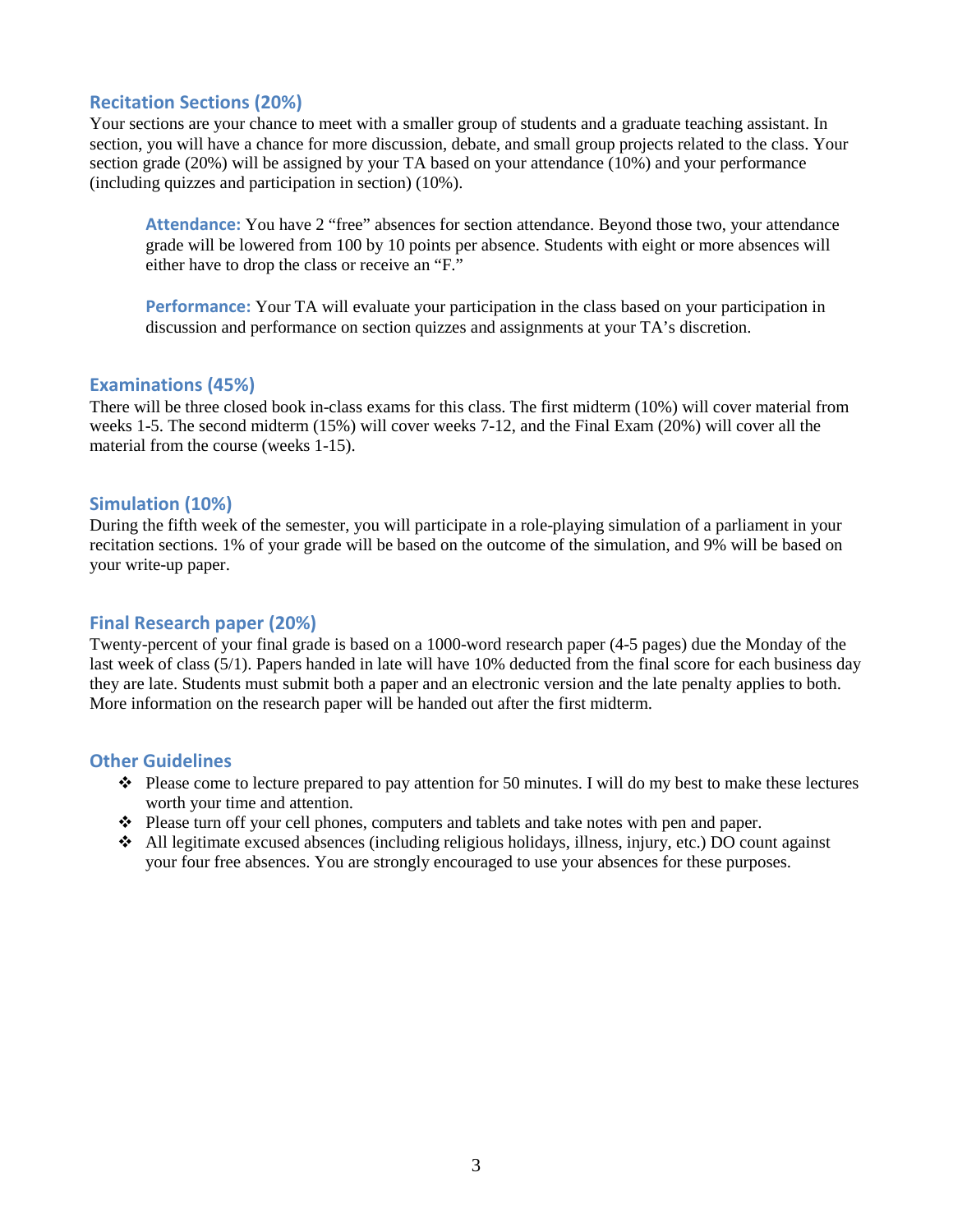# **Course Calendar**

| Week    | <b>Date</b> | Lecture                         | <b>Reading</b>                 | <b>Section</b> |
|---------|-------------|---------------------------------|--------------------------------|----------------|
| Week 1  | 8/28        | Introduction: What is           | Ch. 1 "Doing Comparative       |                |
|         |             | <b>Comparative Politics?</b>    | Politics"                      |                |
|         | 8/30        |                                 |                                |                |
| Week 2  | 9/4         | No Class - Labor Day            |                                |                |
|         | 9/6         | Institutions, Identities and    |                                |                |
|         |             | <b>Interests</b>                |                                |                |
| Week 3  | 9/11        | What are we comparing?          | Ch. 2 "The State"              |                |
|         |             | States, Nations, and            |                                |                |
|         |             | Governments                     |                                |                |
|         | 9/13        | Germany: What led to the        | Ch. 3 "Germany"                |                |
|         |             | rise of the Nazis?              |                                |                |
| Week 4  | 9/18        | Germany: How did                |                                |                |
|         |             | Germany become a                |                                |                |
|         |             | democracy?                      |                                |                |
|         | 9/20        | What is Democracy?              | Ch. 3 "Democratic Political    |                |
|         |             |                                 | Regimes"                       |                |
| Week 5  | 9/25        | <b>Types of Democracies</b>     |                                | Parliamentary  |
|         | 9/27        | U.S. Institutions in            | Article: Allen                 | Simulation     |
|         |             | comparative perspective         |                                |                |
| Week 6  | 10/2        | Review/Catch up                 |                                |                |
|         | 10/4        | <b>Midterm 1</b>                |                                |                |
| Week 7  | 10/9        | How do Non-Democratic           | Ch. 4 ("Non-Democratic         |                |
|         |             | Regimes work?                   | Political Regimes")            |                |
|         | 10/11       | Types of Non-democratic         |                                |                |
|         |             | regimes                         |                                |                |
| Week 8  | 10/16       | Russia: Institutions            | <b>Selected Readings (TBA)</b> |                |
|         | 10/19       | Russia: Interests and           |                                |                |
|         |             | Identities                      |                                |                |
| Week 9  | 10/23       | Russia: Why has Russia          | Ch. 8 "Russia" and selected    |                |
|         |             | failed to consolidate           | readings (TBA)                 |                |
|         |             | democracy?                      |                                |                |
|         |             |                                 |                                |                |
|         | 10/25       | <b>States and Markets: What</b> | Ch. 11 "Political Economy of   |                |
|         |             | can states do to make the       | Development"                   |                |
|         |             | economy better or worse?        |                                |                |
| Week 10 | 10/30       | China: How has China            | Ch. 10: "China" first half of  |                |
|         |             | developed such a strong         | "China in Ten Words"           |                |
|         |             | state and strong economy        |                                |                |
|         |             | without becoming                |                                |                |
|         |             | democratic?                     |                                |                |
|         | 11/1        | China: Institutions             |                                |                |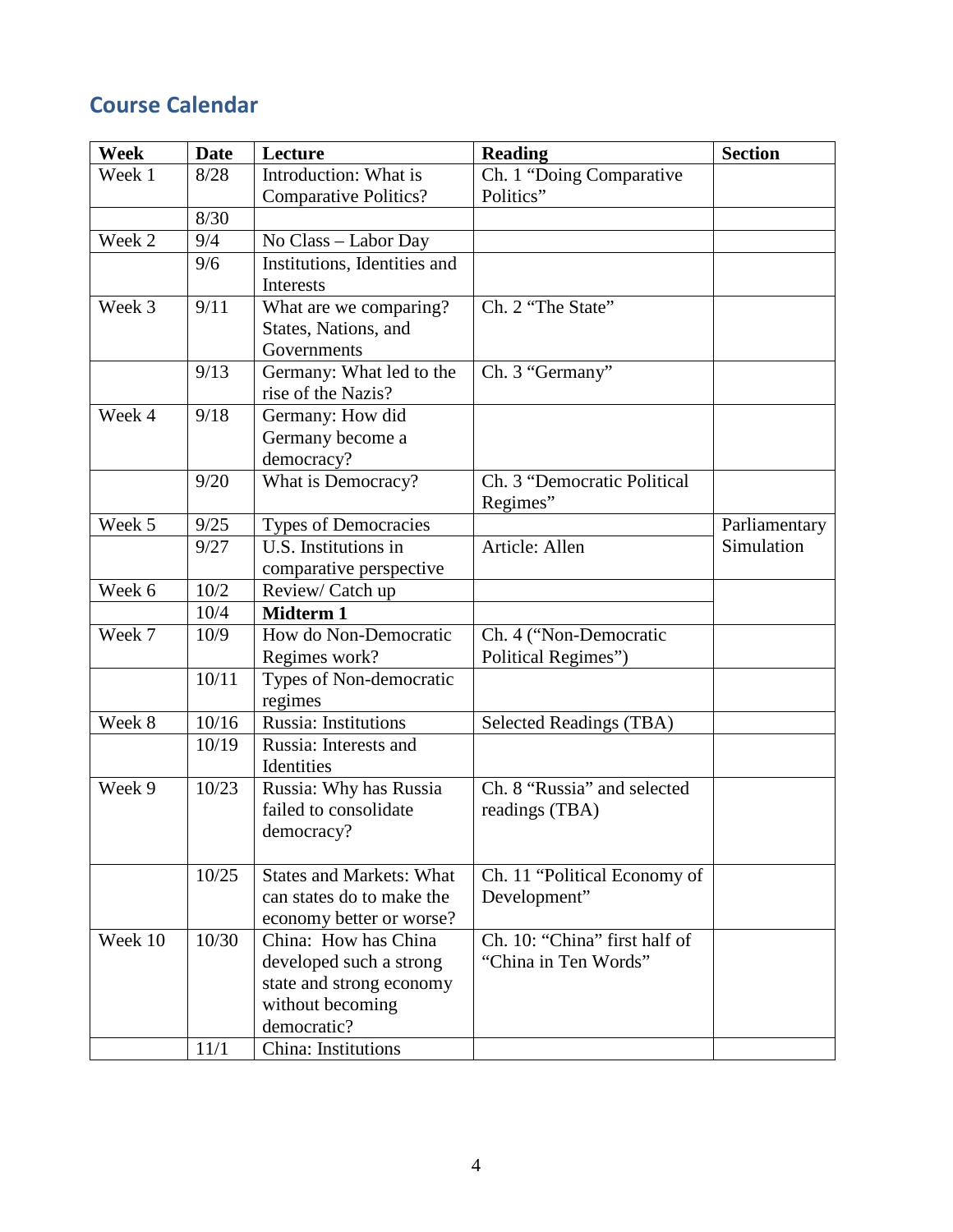| Week    | <b>Date</b> | Lecture                     | <b>Reading</b>               | <b>Section</b>     |
|---------|-------------|-----------------------------|------------------------------|--------------------|
| Week 11 | 11/6        | China: Identities and       | Second half of "China in Ten |                    |
|         |             | Interests                   | Words"                       |                    |
|         | 11/8        | <b>China: Conclusions</b>   |                              |                    |
| Week 12 | 11/13       | <b>Review</b>               |                              |                    |
|         | 11/15       | Midterm #2                  |                              |                    |
|         | 11/20       | <b>Fall Break</b>           |                              |                    |
|         | 11/22       | <b>Fall Break</b>           |                              |                    |
| Week 13 | 11/27       | What is Globalization?      | Ch. 13 "Globalization"       |                    |
|         | 11/29       | How does globalization      |                              |                    |
|         |             | affect politics?            |                              |                    |
| Week 14 | 12/4        | Bolivia: How has Bolivia    | "Whispering in the Giant's   |                    |
|         |             | responded to                | Ear" selection (available on |                    |
|         |             | Globalization?              | website)                     |                    |
|         | 12/6        | <b>Bolivia: Conclusions</b> |                              |                    |
| Week 15 | 12/11       | Conclusions                 |                              | <b>Final Paper</b> |
|         |             |                             |                              | $Due-In$           |
|         |             |                             |                              | Lecture            |
|         | 12/13       | Review                      |                              |                    |